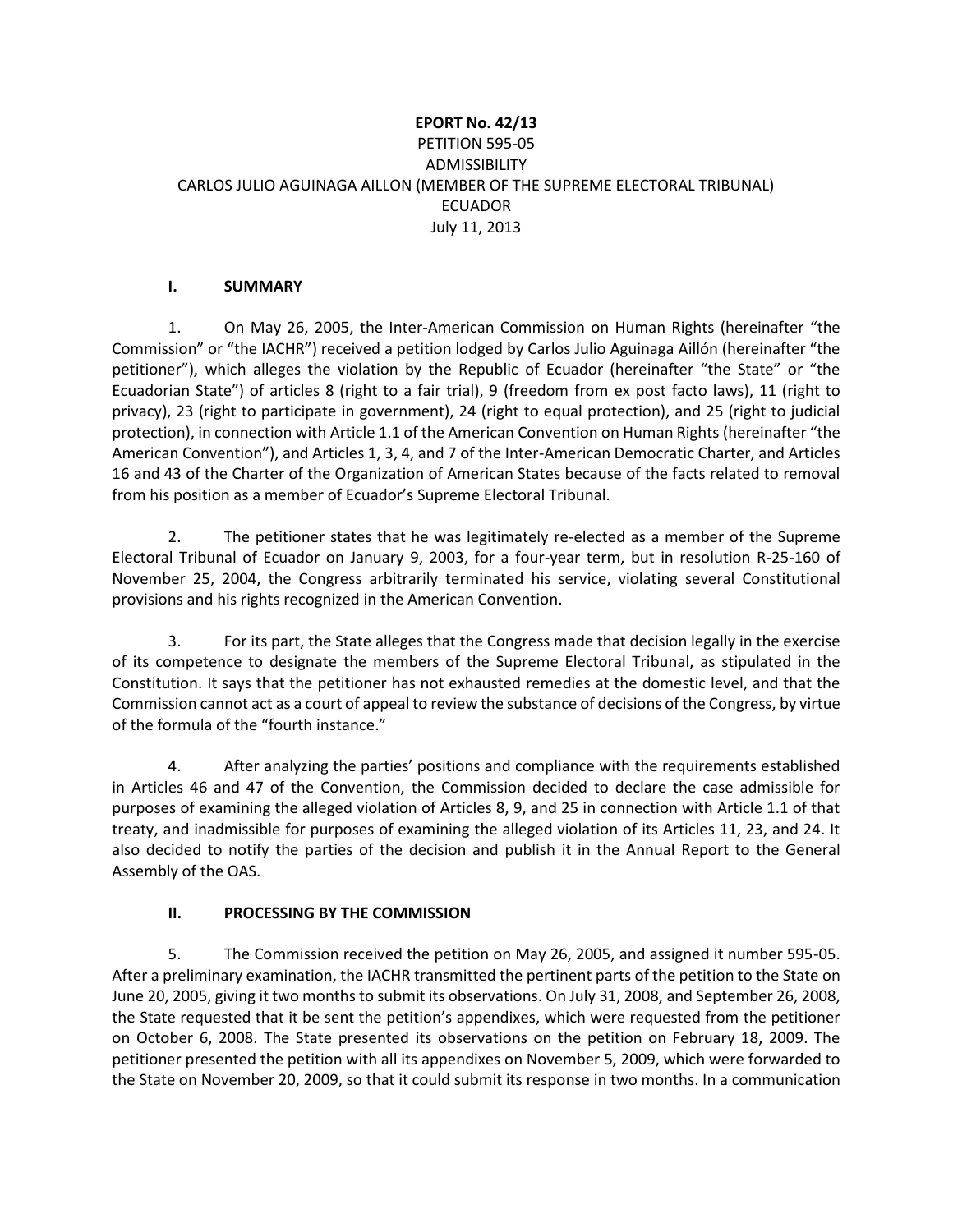on March 1, 2012, the Commission reiterated that request for information, and to this date has not received a reply from the Ecuadorian State.

### **III. POSITIONS OF THE PARTIES**

### **A. Position of the petitioner**

6. The petitioner stated that a resolution of December 2, 1998, appointed him as a member of Ecuador's Supreme Electoral Tribunal for the period 1998-2003, and that subsequently, on January 9, 2003, the Congress reappointed him to that electoral body for the 2003-2007 term. He said that his election and re-election had both been conducted in accordance with the Ecuadorian legal framework then in force, particularly in keeping with the provisions of the amended text of Article 137 of the Constitution of 1979 and Article 209 of the Constitution of 1998.

7. He added that pursuant to the criterion in force at the time of his initial appointment as a member of the Supreme Electoral Tribunal the results of the elections of May 31, 1998, were taken into account. He added that for his second term for the period 2003-2007, it was clear that the Congress had considered and found acceptable his service as a member in the 1998-2003 period and compliance with the Constitutional requirements. He said that on that basis he had been re-elected as a member on January 9, 2003, along with four other magistrates.

8. He said that more than one year after his re-election, on November 25, 2004, the Congress had issued resolution R-25-160 ordering the "immediate termination" of all the members of the Constitutional Court and the Supreme Electoral Tribunal, and stating that their appointment was illegal because it was not done in accordance with Article 209 of the Constitution of 1998. He said that this resolution, which was published on December 20, 2004, read as follows:

2. To declare vacant the positions of the members and alternate members of the Supreme Electoral Tribunal, because they were appointed without regard to the provisions of Article 209 of the Constitution with respect to the form of their appointment; and to proceed to their appointment in accordance with that constitutional norm, based on the election results of October 20, 2002.

The designees shall be sworn in by the President and/or any of the vice presidents of the Congress and shall remain in their positions until legally replaced in January 2007.

9. The petitioner alleged that by issuing that resolution R-25-160, the Congress acted arbitrarily, placing political interests above the law, completely ignoring the legal institutions and the rule of law, and violated basic principles of legal security, constitutional supremacy, due process, legality, the right to defense, the obligation to justify its decisions, the right to hold public office, equality before the law, and the guarantee of judicial protection, all of which are recognized in the Constitution of Ecuador; and the rights recognized in Articles 8, 9, 23, 24, and 25 of the American Convention, in connection with its Article 1.1 referring to the obligation to guarantee and respect the rights contained therein. He also said that the State had violated Articles 1, 3, 4, and 7 of the Inter-American Democratic Charter, which refer respectively to the right to democracy of the peoples of the Americas, respect for human rights, basic freedoms, and the transparency of government activities, as well as Articles 16 and 43 of the OAS Charter.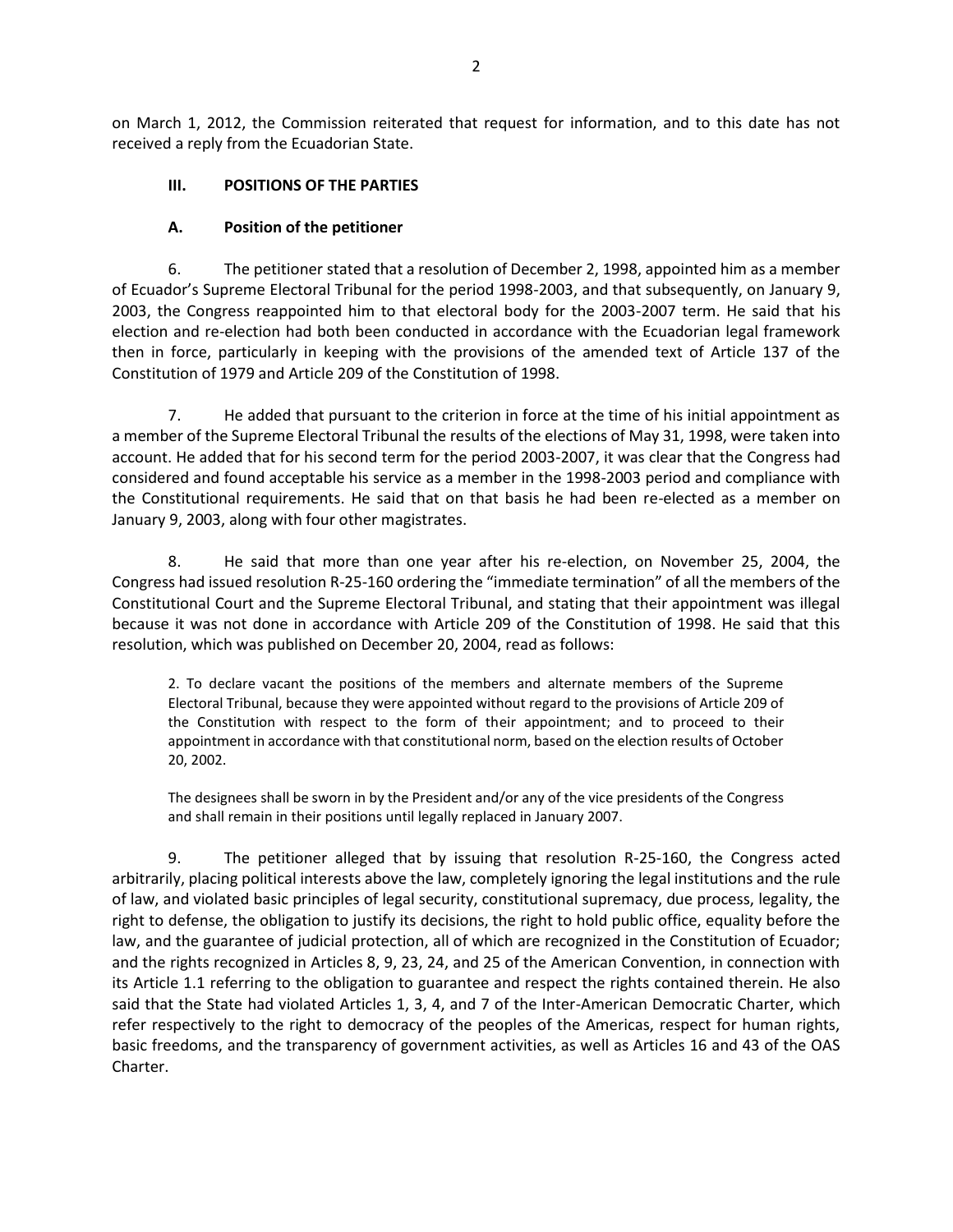10. The petitioner said that if something had been considered illegal in the process followed for his appointment and re-election, the Congress lacked the jurisdictional authority to declare it illegal and the only legal channel for doing so would have been through a lawsuit challenging the constitutionality of his appointment, which would have been decided ultimately by the corresponding courts. He stated that the only other valid option for the Congress under Ecuadorian law for removing a member of the Supreme Electoral Tribunal before the end of his term would have been impeachment, but he had never been charged with any irregularity nor were there any other grounds for that action. The petitioner said that the declaration of "vacancy" used to fire him is not a form of termination that is regulated by Ecuadorian law and it was therefore illegal.

11. With respect to the exhaustion of domestic remedies, the petitioner said that he had been denied access to domestic remedies and that at the time of the facts members of the Supreme Court and the Constitutional Court had been dismissed, so there were no tribunals administering justice independently and impartially. He specifically mentioned that he had been prevented from filing an *amparo* lawsuit for protection of his constitutional rights by a resolution of December 2, 2004, specifying the new composition of the Constitutional Court.

12. The petitioner argued that the purpose of said resolution was to preclude the affected members from filing *amparo* lawsuits. He said that the unconstitutionality lawsuit suggested in the resolution of December 2, 2004, was not an appropriate or effective remedy for challenging the act that removed him from his position, because a person cannot do it as an individual; it is necessary to have 1,000 signatures or the intervention of the Public Defender; furthermore, he stated that it was not an action for immediate protection of human rights, and that it was not capable of remedying the violation, noting that when he was terminated, the Congress had also terminated the members of the Constitutional Court, so there was no impartial or independent authority to which he could resort. He added that administrative litigation was not an appropriate or effective remedy either, because in the end it would be decided by a Supreme Court that was not independent or impartial, and because this process does not challenge political or government acts.

## **B. Position of the State**

13. The State said that resolution R-25-160 is an administrative act regulated by and emanating from a competent authority, because Article 130.1 of the Constitution of 1998 established that the Congress is responsible for naming the members of the Supreme Electoral Tribunal, excusing them, and designating their replacements.

14. With respect to the petition's admissibility, the State said that the petitioner had not exhausted domestic remedies, because he could have filed administrative litigation to challenge the congressional resolution that terminated his services, since such an action can be filed by anyone to challenge an act that is contrary to his rights or direct interests.

15. It said that the petitioner could also have filed an *amparo* suit for protection of his constitutional rights, regulated by Ecuador's Constitutional Control Law; or in any case could have met the legal requirements for filing a case challenging constitutionality, if he had felt that his removal was unconstitutional or arbitrary.

16. Finally, the State said that the petitioner could file a lawsuit for protection under Article 88 of the current Constitution and the Rules of Procedure for the exercise of the jurisdiction of the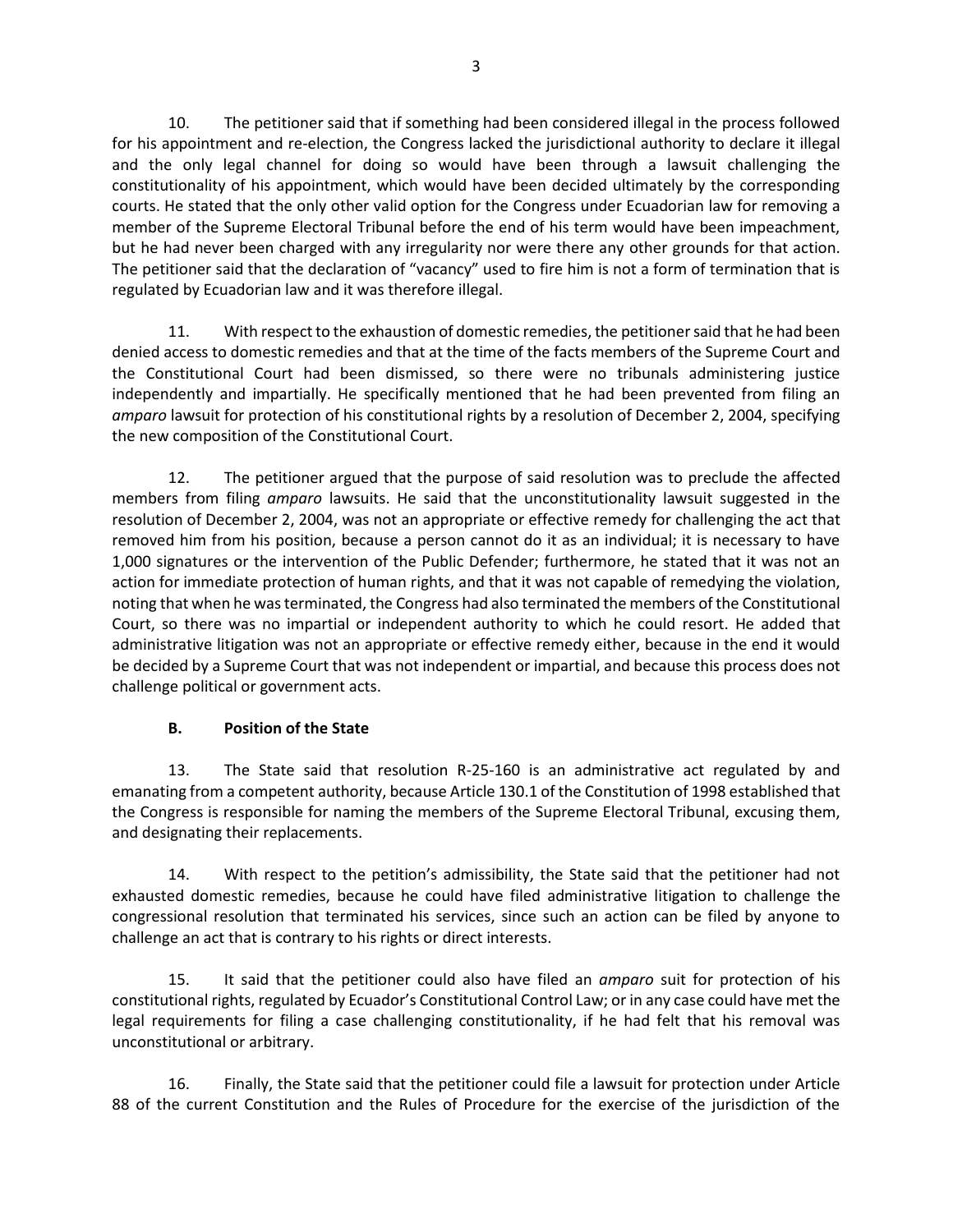Constitutional Court for the transition period, published in Official Register 446 of November 13, 2008. It said that all these remedies were at the petitioner's disposal, and he cannot excuse his own negligence by arguing his future fear about the courts' impartiality.

17. In the State's view, the petitioner was attempting to have the IACHR act as a "fourth instance" to review the substance of a domestic administrative decision simply because he was dissatisfied with the results of a proper administrative act.

## **IV. ANALYSIS ON COMPETENCE AND ADMISSIBILITY**

# **A. Competence**

18. In principle the petitioner is empowered by Article 44 of the American Convention to submit petitions to the Commission. The petition indicates as alleged victim an individual person with respect to whom the Ecuadorian State committed to respect and guarantee the rights enshrined in the American Convention. Regarding the State, the Commission points out that Ecuador has been a State Party to the American Convention since December 28, 1977, the date on which it deposited its instrument of ratification. Therefore, the Commission is competent *ratione personae* to examine the petition.

19. The Commission is also competent *ratione loci* to hear the petition in that it alleges violations of rights protected in the American Convention that occurred within the territory of Ecuador, a State Party to the Convention. The Commission is competent *ratione temporis* in that the obligation to respect and guarantee the rights protected in the American Convention were already in effect for the State on the date the events alleged in the petition occurred. Finally, the Commission is competent *ratione materiae* because the petition reports possible violations of human rights protected by the American Convention.

20. With respect to the allegations of violation of the Inter-American Democratic Charter and the OAS Charter, the Commission notes that for the States parties to the American Convention that treaty is in principle the concrete source of their obligations to respect and protect human rights. However, in the light of Article 29.d of that international instrument, it does not exclude or limit the effect that the American Declaration and other international acts of the same nature may have on the OAS member states. In that regard, the Commission can take into account the terms incorporated by the States in the OAS Charter and the Inter-American Democratic Charter insofar as they are pertinent for interpreting the Convention and defining possible violations of human rights guaranteed by that instrument.

# **B. Admissibility requirements**

# **1. Exhaustion of domestic remedies**

21. Article 46.1.a of the American Convention requires the prior recourse to and exhaustion of domestic remedies in accordance with generally recognized principles of international law as a requirement for the admission of a complaint lodged with the Commission. Article 46.2 of the Convention provides that the prior exhaustion of domestic remedies requirement is not applicable when:

a. the domestic legislation of the State concerned does not afford due process of law for the protection of the right or rights that have been allegedly violated;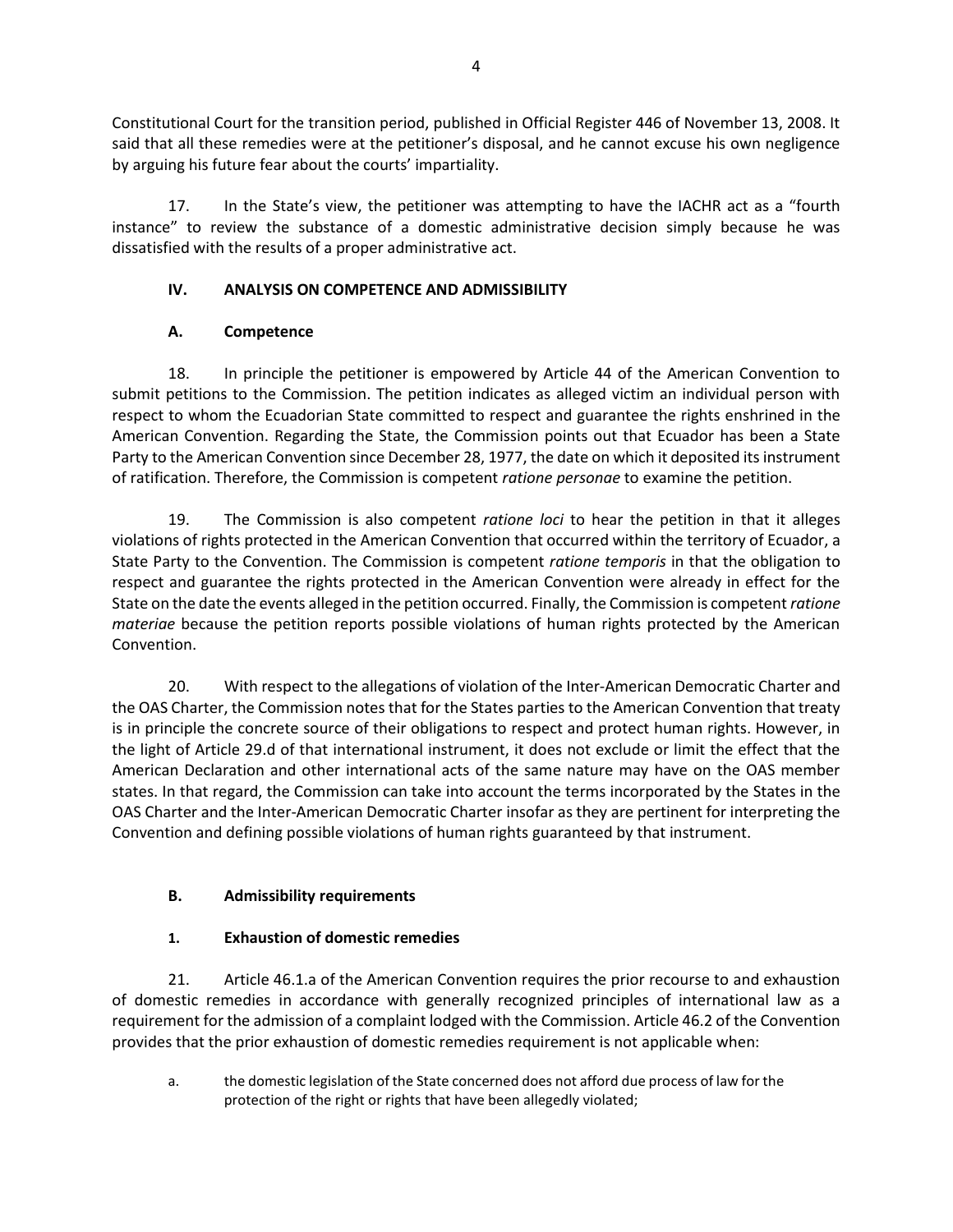- b. the party alleging violation of his rights has been denied access to the remedies under domestic law or has been prevented from exhausting them; or
- c. there has been unwarranted delay in rendering a final judgment under the aforementioned remedies.

22. In this case, the State alleges that domestic remedies have not been exhausted as stipulated in Article 46.1.a of the Convention, and that the petitioner could have defended his rights with appeals for *amparo* (protection), constitutionality challenges, administrative litigation, and after 2008, lawsuits for protection. For his part, the petitioner requests application of the exception for exhaustion of domestic remedies because he lacked an adequate and effective remedy to restore him to his position and respect his rights.

23. Considering the parties' positions, the IACHR must determine which domestic remedies must be exhausted in cases like this one, in the light of the jurisprudence of the inter-American system. In this regard, the Inter-American Court has established that when domestic remedies are not available either as a matter of law or as a matter of fact, petitioners are exempt from the obligation to exhaust them. If a domestic remedy is virtually inaccessible for the alleged victim, there is certainly no obligation to exhaust it to remedy the legal situation. $1$ 

24. On this matter, the Commission notes that in information that is public knowledge and cited in other cases, the resolution of the Constitutional Court on December 2, 2004, stated:

To rule that to suspend the effects of a parliamentary resolution, such as No. 25-160, adopted by the National Congress on November 25, 2004, for an alleged violation of the Constitution, in substance or in form, the only action admissible is an unconstitutionality suit, which must be placed before the Constitutional Court, in line with the resolution of the Supreme Court of Justice adopted on June 27, 2001, and published in Official Register No. 378 on July 27 of that year; and that any amparo remedy lodged with the country's courts in connection with the aforesaid resolution must be rejected outright and ruled inadmissible by the judges, since to do otherwise would to be admit proceedings against express law, which would lead to the corresponding judicial actions. $<sup>2</sup>$ </sup>

25. The Commission notes with respect to the *amparo* remedy that, as affirmed by the petitioner and not refuted by the State, said resolution, issued by the new members of the Constitutional Court established after the Congress had deposed the former magistrates of that organ, expressly ruled out *amparo* actions against resolution 25-160 that had fired the petitioner and the other members of the Supreme Electoral Tribunal, so the IACHR notes that in accordance with said resolution the *amparo* remedy was not available to challenge the dismissal decision.

26. As for the unconstitutionality suit, which the resolution of December 2, 2004, said was available to challenge the terminations, the Commission notes in the first place that, as it has observed on previous occasions, the text of that resolution says it is based on the Supreme Court's resolution of

<sup>&</sup>lt;sup>1</sup> See I-A Court. Exceptions to the Exhaustion of Domestic Remedies (Arts. 46.1, 46.2.a, and 46.2.b of the American Convention on Human Rights). Advisory Opinion OC-11/90, August 10, 1990. Series A No. 11, para. 17.

<sup>2</sup> Approved by the plenary session and published in Official Register N° 477 of December 8, 2004. See IACHR, *Case 12.600 Hugo Quintana Coello et al (Supreme Court of Justice) Ecuador (Merits),* March 31, 2011, para. 46.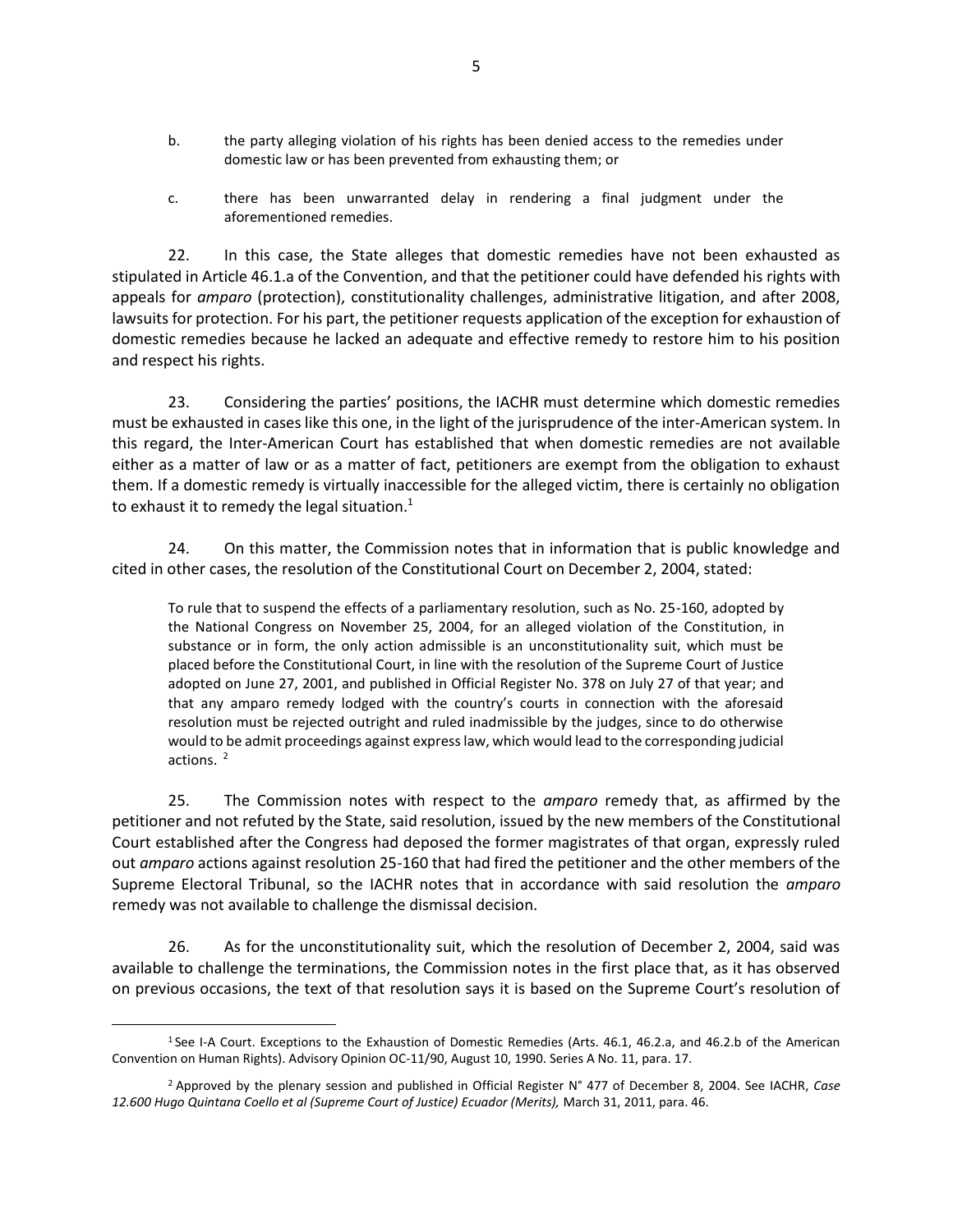June 27, 2001, which said that *amparo* action was not admissible when brought with respect to "organic and ordinary laws, decree laws, decrees, ordinances, statutes, regulations, and generally binding (erga omnes) resolutions," i.e., a series of acts of a general and abstract nature.<sup>3</sup> By contrast, the Commission notes that resolution 25-160 that removed the members of the Supreme Electoral Tribunal affected the rights and specific interests of the alleged victim with concrete damage that by its nature could not be challenged through an unconstitutionality suit, which as has been explained, was conceived in principle to analyze the constitutionality of general and abstract normative acts.

27. In the second place, the Commission observes that the unconstitutionality suit is not a remedy of rapid and simple access for the alleged victim because Article 277 of Ecuador's 1998 constitution, in force at that time of the facts, lists the specific subjects authorized to file such suits and the requirements for doing so,<sup>4</sup> and according to the regulation governing the remedy, it cannot be used directly by an individual who must first get signatures of 1,000 citizens or a favorable ruling by the Public Defender. The IACHR also notes that on the date when the facts occurred the regulations had not been approved for access to the Public Defender, so there was no procedure or specific deadlines.<sup>5</sup>

28. In the third place, the IACHR observes the doubtful efficacy of any action filed with the Constitutional Court, because that organ had already approved a resolution ruling out lawsuits against the Congressional resolution that had removed the alleged victim. Moreover, the same Constitutional Court had been formed after the termination of the former members of the Constitutional Court by the same resolution that removed Mr. Aguinaga and the other members of the Supreme Electoral Tribunal.

29. Therefore, and in view of the lack of information from the State regarding the suitability and efficacy of the unconstitutionality remedy in cases like this one, the Commission considers that for the purpose of analyzing compliance with the requirement in Article 46 of the Convention the alleged victim is not required to exhaust that remedy.

30. The Commission notes that the State said that the petitioner should exhaust the administrative litigation remedy, which is applicable to regulations, acts, and administrative resolutions that violate a right or immediate interest of the petitioner, or that violate private rights, provided the offending regulation, measure or decision was approved as a consequence of a general provision that

<sup>4</sup>"Art. 277.- Unconstitutionality suits may be filed by:

1. The President of the Republic, in cases specified in section 1 of Art. 276.

2. The National Congress, by decision of a majority of its members, in the cases specified in sections 1 and 2 of the same article.

3. The Supreme Court of Justice, by resolution of the full court, in the cases specified in sections 1 and 2 of the same article.

4. The provincial or municipal councils, in the cases specified in section 2 of the same article.

5. One thousand citizens who have political rights, or any person upon favorable recommendation by the Public Defender, in the cases specified in sections 1 and 2 of the same article.

The President of the Republic shall request the decision prescribed in sections 4 and 5 of the same article. (…)"

<sup>5</sup> See also IACHR, Report No. 8/07, Petition 1425-04, Admissibility, Hugo Quintana Coello et al, Ecuador, February 27, 2007, para. 29.

<sup>3</sup> IACHR, *Case 12.600 Hugo Quintana Coello et al (Supreme Court of Justice) Ecuador (Merits),* March 31, 2011, paras. 47 and 136*.*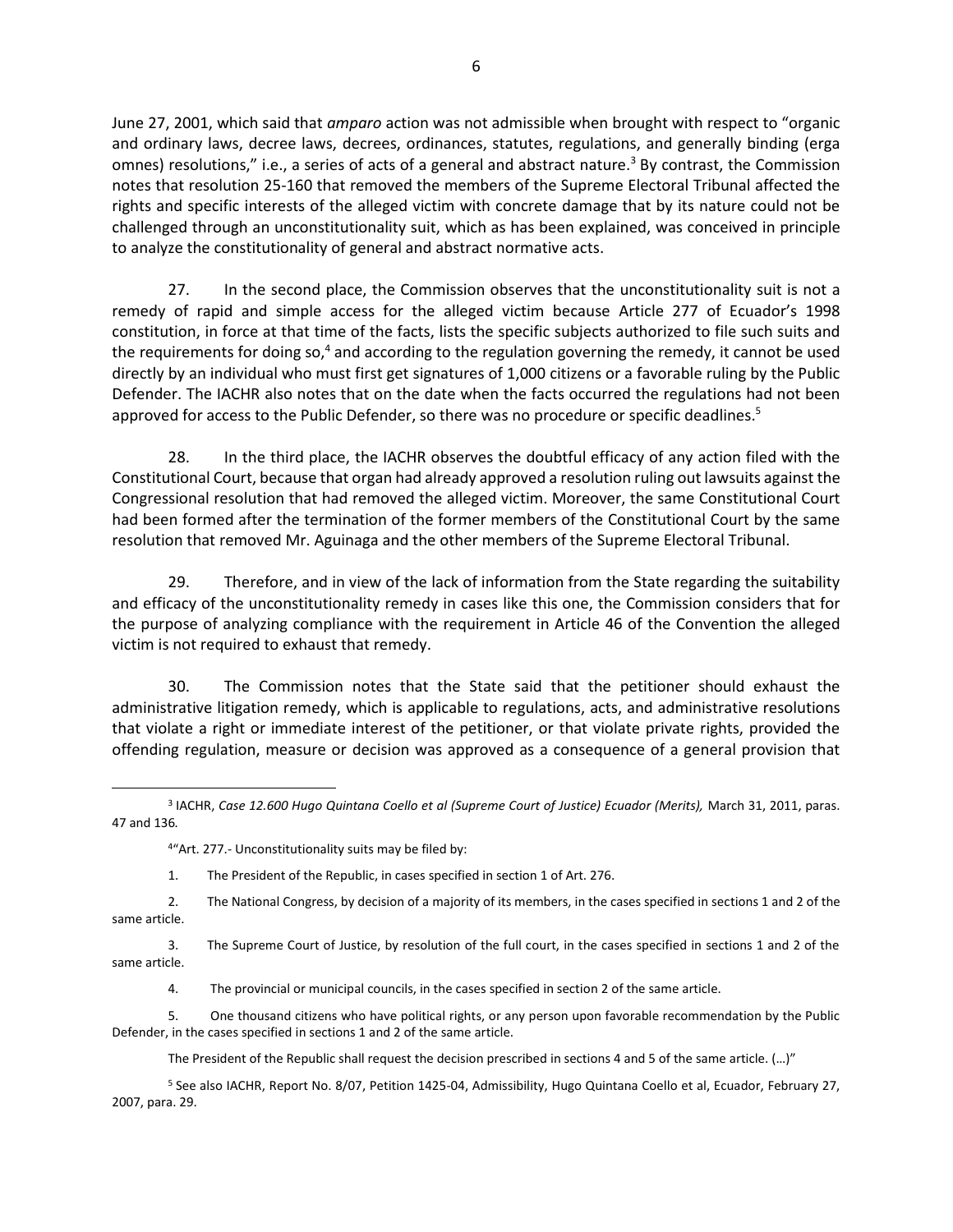infringes the law that is the basis of those rights. On this point, the IACHR considers that none of the hypotheses posited by the State fit the situation posed by the petitioner, since the act by which Congress removed the justices from the bench of the Constitutional Court –allegedly in violation of the Ecuadorian Constitution- cannot be equated with an administrative decision.<sup>6</sup> Therefore, the Commission finds that administrative litigation would not be a suitable or effective remedy that the petitioner would have to pursue to comply with the requirement established in Article 46 of the Convention.

31. Finally, with respect to the so-called action for protection, the Commission notes that the State has not provided information that would show that it is a suitable and effective remedy for challenging the dismissal resolution, and it is a remedy that was established following the entry into force of the Constitution of 2008, and therefore was not available at the time of the facts alleged in the petition, which occurred on November 25, 2004. The IACHR therefore considers that the petitioner cannot be required to pursue it.

32. In view of the foregoing, the Commission considers, for purposes of analyzing the requirement for exhaustion of domestic remedies, that the petitioner did not have a simple and effective recourse by which to challenge the congressional resolution that he believed violated his human rights. Therefore, the IACHR considers that the exceptions to the requirement for exhaustion of domestic remedies allowed in Article 46.2.a of the American Convention apply to the instant case.

33. Invocation of exceptions to the rule for exhaustion of domestic remedies allowed in Article 46.2 of the Convention is closely linked to the determination of possible violations of certain rights contained therein, such as guarantees of access to justice. However, Article 46.2, by its nature and purpose, is an autonomous norm *vis á vis* the Convention's substantive norms. Therefore, the determination as to whether the exceptions to the exhaustion of domestic remedies rule are applicable to the case in question should be made prior to and separate from the analysis of the merits of the case, in that it depends on a standard of assessment different from that used to determine the possible violation of Articles 8 and 25 of the Convention. The causes and effects that prevented the exhaustion of domestic remedies will be analyzed in the Commission's report on the merits of the case to determine whether they constitute violations of the American Convention.

## **2. Deadline for submitting the petition**

34. Article 46.1.b of the American Convention establishes that in order for a petition to be admitted by the Commission it must be submitted within a period of six months from the date when the alleged injured party was notified of the final decision. Article 32 of the Commission's Rules of Procedure stipulates that in those cases in which the exceptions to the requirement of prior exhaustion of domestic remedies are applicable, the petition shall be presented within a reasonable period of time, as determined by the Commission. For this purpose, the Commission shall consider the date on which the alleged violation of rights occurred and the circumstances of each case.

35. In the case under study, the Commission has concluded that the exception to the requirement for exhaustion of domestic remedies is applicable, so the IACHR must decide whether the petition was presented within a reasonable period of time in view of the specific circumstances. The Commission notes that the resolution that dismissed the petitioner was adopted on November 25, 2004,

<sup>6</sup> See in this regard Report No. 5/07, Petition 161-05, Admissibility, Miguel Camba Campos et al, Ecuador, February 27, 2007, para. 24.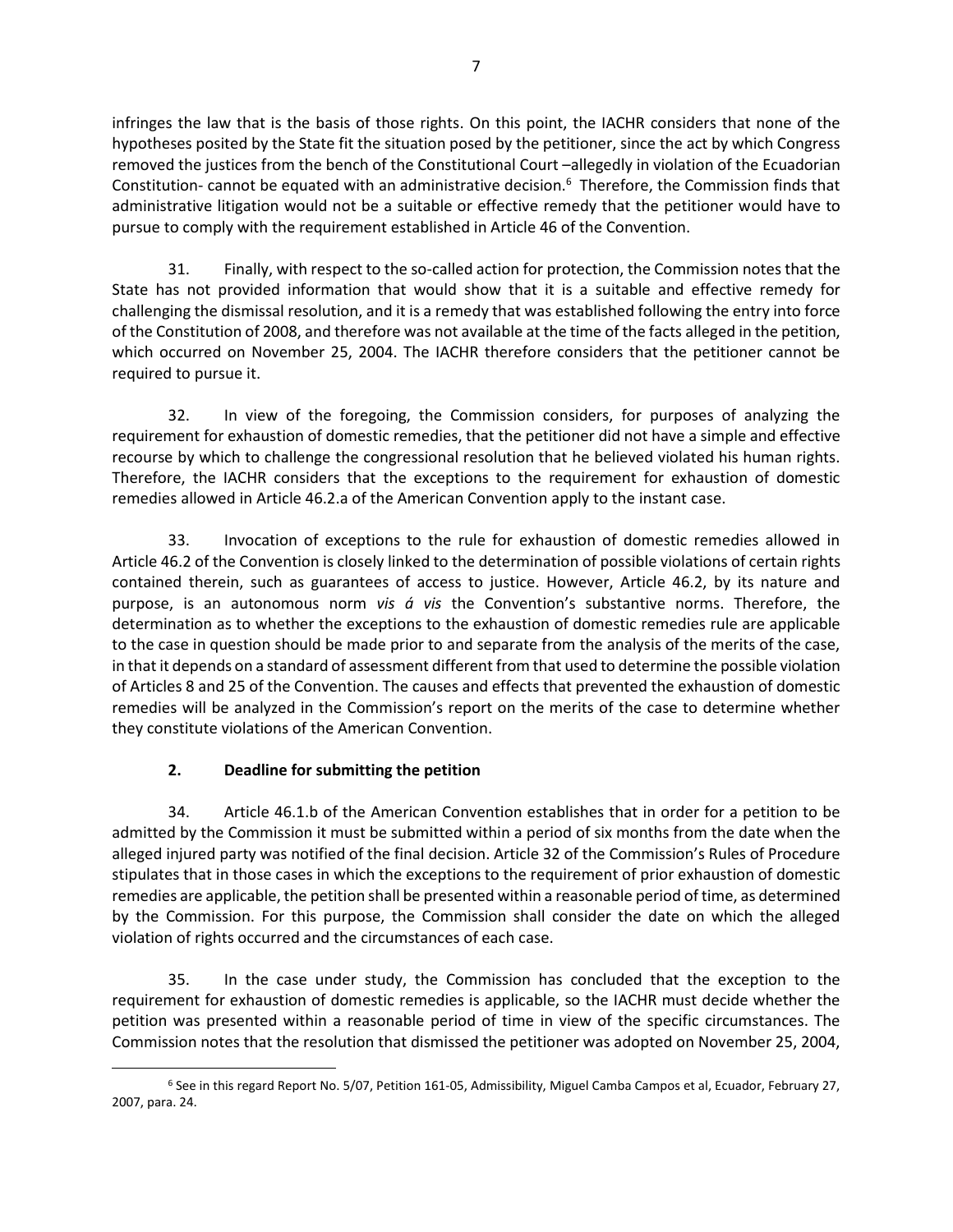and the petition was lodged on May 26, 2005, under the specific circumstances that the petitioner could not have exhausted additional remedies to challenge his removal from the post. Therefore, in view of the context and characteristics of the instant case, the Commission believes that the petition was submitted within a reasonable period of time, and this requirement for admissibility has been met.

## **3. Duplication of proceedings and** *res judicata*

36. The petition's file contains no information that could lead to a determination that the instant matter is pending in another international proceeding or has been previously decided by the Commission or any other international organ. Therefore, the requirements of Articles 46.1.c and 47.d of the Convention have been satisfied.

# **4. Characterization of the alleged facts**

37. When determining admissibility, the Commission must decide whether the petition presents facts that could tend to characterize a violation, as provided in Article 47.b of the American Convention, and whether the petition is "manifestly groundless or obviously out of order," according to paragraph c) of the same article. In this stage of the proceeding the Commission must perform a *prima facie* evaluation to examine whether the complaint provides the grounds for an apparent or potential violation of a right guaranteed by the Convention and not to establish the existence of a violation. Such examination does not imply prejudgment or an advance opinion regarding the merits of the case.<sup>7</sup>

38. Bearing in mind the importance of the stability of judges for ensuring the independence and impartiality of the judicial branch in a democratic society, $^8$  in this case the Commission considers that the allegations in the petition that Mr. Aguinaga was removed from his position as member of the Supreme Electoral Tribunal by an allegedly arbitrary decision adopted in a proceeding that was not authorized by law, without specific reasons and without having been given adequate guarantees, such as the right to be heard and defend himself, and the alleged lack of an effective remedy to challenge the dismissal decision could tend to characterize a violation of the rights established in Articles 8, 9, and 25 of the American Convention. The Commission therefore decides to declare said articles admissible in order to analyze their possible violation in the merits stage of this case.

39. Finally, the Commission considers that the petitioner has not presented arguments that tend to characterize a violation of the right to privacy, the right to participate in government, and the right to equal protection established respectively in Articles 11, 23, and 24 of the American Convention.

# **V. CONCLUSIONS**

40. The Commission concludes that it is competent to examine the complaints submitted by the petitioner regarding the alleged violation of Articles 8, 9, and 25, in connection with Article 1 of the Convention, and that these are admissible in accordance with the requirements stipulated in Articles 46 and 47 of the American Convention. On the other hand, it concludes that the facts alleged by the petitioner, if true, would not constitute possible violations of Articles 11, 23, or 24 of the American Convention.

<sup>7</sup> See IACHR, Report N° 21/04, Petition 12.190, José Luís Tapia González at al, (Chile), February 24, 2004, para. 33.

<sup>8</sup> I-A Court, *Case of the Constitutional Court.* Judgment of January 31, 2001. Series C No. 71.